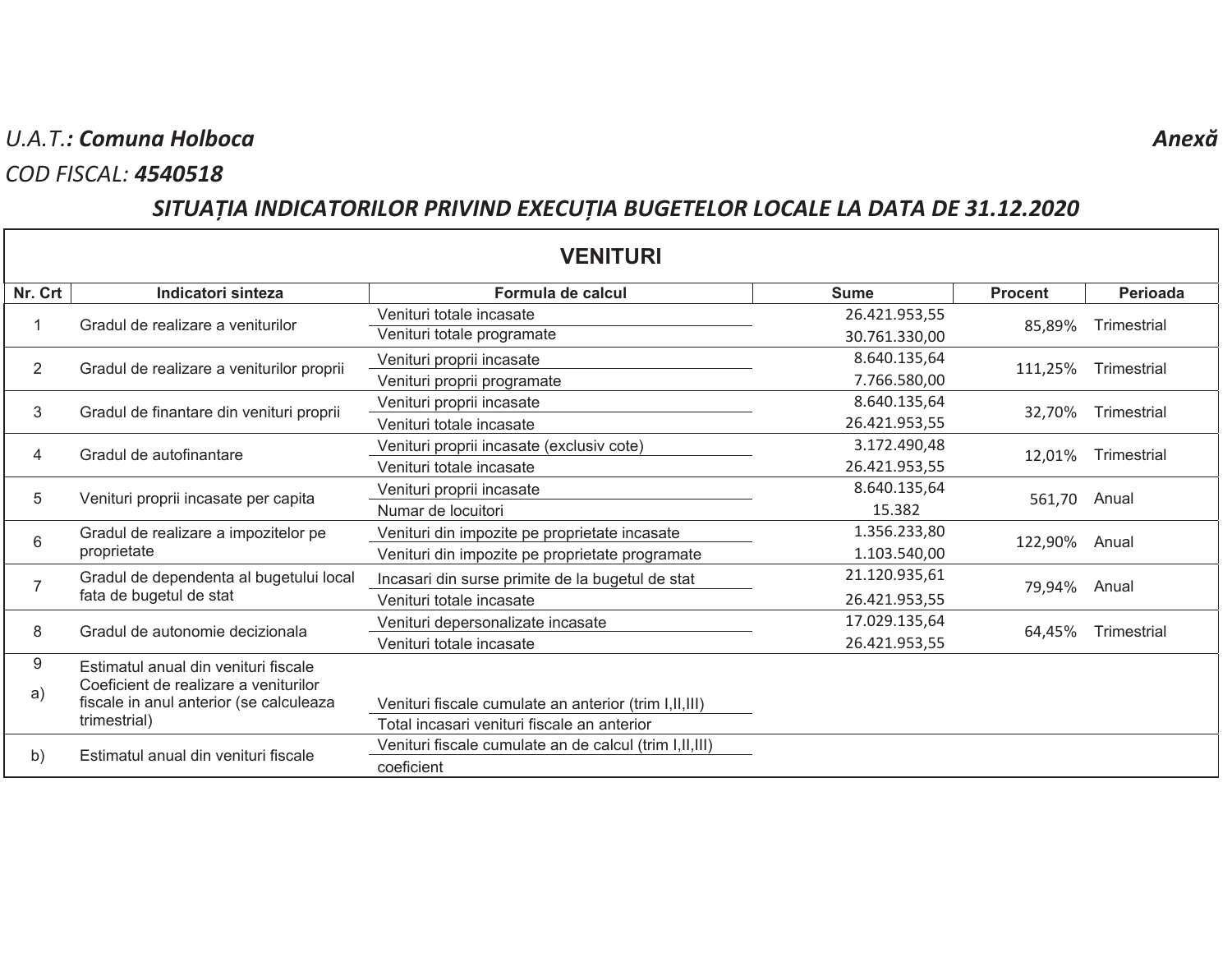## U.A.T.: Comuna Holboca

### **COD FISCAL: 4540518**

| <b>CHELTUIELI</b> |                                       |                                                        |               |                |                    |  |  |  |
|-------------------|---------------------------------------|--------------------------------------------------------|---------------|----------------|--------------------|--|--|--|
| Nr. Crt           | Indicatori sinteza                    | Formula de calcul                                      | <b>Sume</b>   | <b>Procent</b> | Perioada           |  |  |  |
|                   | Rigiditatea cheltuielilor             | Plati aferente cheltuielilor de personal               | 6.588.969,00  | 25.72%         | Anual              |  |  |  |
|                   |                                       | Total plati                                            | 25.617.725,30 |                |                    |  |  |  |
|                   | Ponderea sectiunii de functionare     | Plati aferente sectiunii de functionare                | 12.927.803,25 | 50,46%         | Trimestrial        |  |  |  |
|                   |                                       | Total plati                                            | 25.617.725,30 |                |                    |  |  |  |
|                   | Ponderea sectiunii de dezvoltare      | Plati aferente sectiunii de dezvoltare                 | 12.689.922,05 | 49,54%         | Trimestrial        |  |  |  |
|                   |                                       | Total plati                                            | 25.617.725,30 |                |                    |  |  |  |
|                   | Ponderea serviciului datoriei publice | Serviciul datoriei publice locale                      | 0,00          | $0.00\%$       | Anual              |  |  |  |
|                   |                                       | Total plati                                            | 25.617.725,30 |                |                    |  |  |  |
| 5                 | Deficitul sectiunii de functionare    | Venituri incasate - (plati efectuate + plati restante) | 6.303.093,39  |                | Trimestrial        |  |  |  |
| 6                 | Deficitul sectiunii de dezvoltare     | Venituri incasate - (plati efectuate + plati restante) | 5.498.865,14  |                | <b>Trimestrial</b> |  |  |  |

NOTA:

\*) Se vor prelua datele din ultimul buget aprobat

\*\*) Numărul de locuitori va fi cel avut în vedere la repartizarea sumelor defalcate din unele venituri ale bugetului de stat pentru echilibrarea bugetelor locale, potrivit prevederilor art. 33 alin. (4) din Legea nr. 273/2006, privind finanțele publice locale, cu modificările și completările ulterioare.

La calculul serviciului datoriei publice locale, codul 20.24 Comisioane va fi cel preluat din anexa la contul de executie trimestrial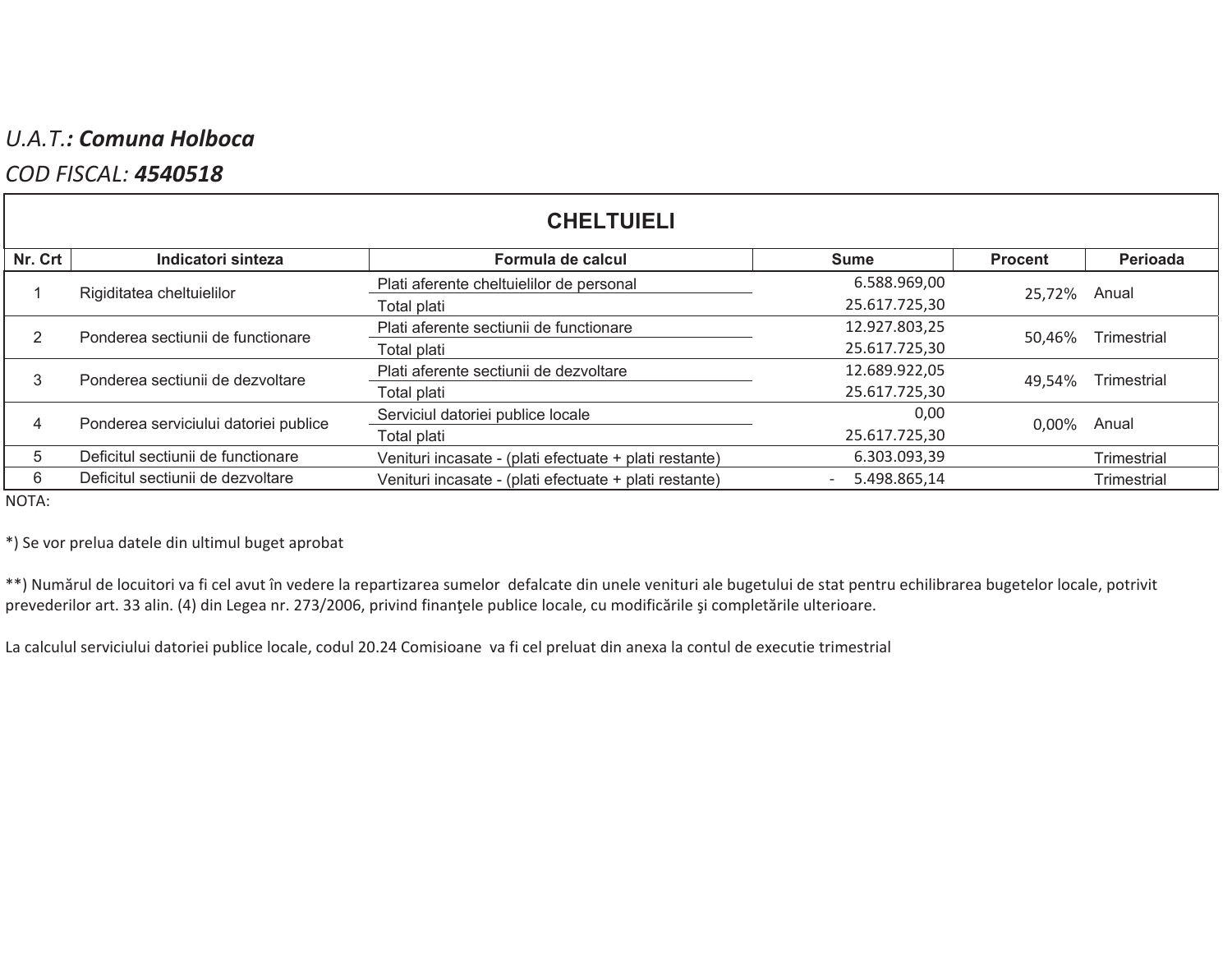# U.A.T.: Comuna Holboca **COD FISCAL: 4540518**

| <b>PLATI RESTANTE</b>                                       | SUME (L  |
|-------------------------------------------------------------|----------|
| Total plati restante inregistrate la sf perioadei din care: | O        |
| sub 30 zile                                                 | 0        |
| peste 30 zile                                               | 0        |
| peste 90 zile                                               | 0        |
| peste 120 zile                                              | O        |
| peste 1 an                                                  | 0        |
| catre furnizori, creditorii din op.comerciale SF            | $\Omega$ |
| catre furnizori, creditorii din op.comerciale SD            | 0        |
| fata de bugetul general centralizat                         | 0        |
| fata de salariati                                           | 0        |
| fata de alte categorii de persoane                          | 0        |
| imprumuturi nerambursate la scadenta SF                     | ი        |
| imprumuturi nerambursate la scadenta SD                     | U        |
| dobanzi restante SF                                         |          |
| dobanzi restante SD                                         |          |
| creditori bugetari                                          |          |

Nota: Platile restante evidentiate sunt preluate din raportarea lunara anexa 30b cod 42 la data 31.12.2020